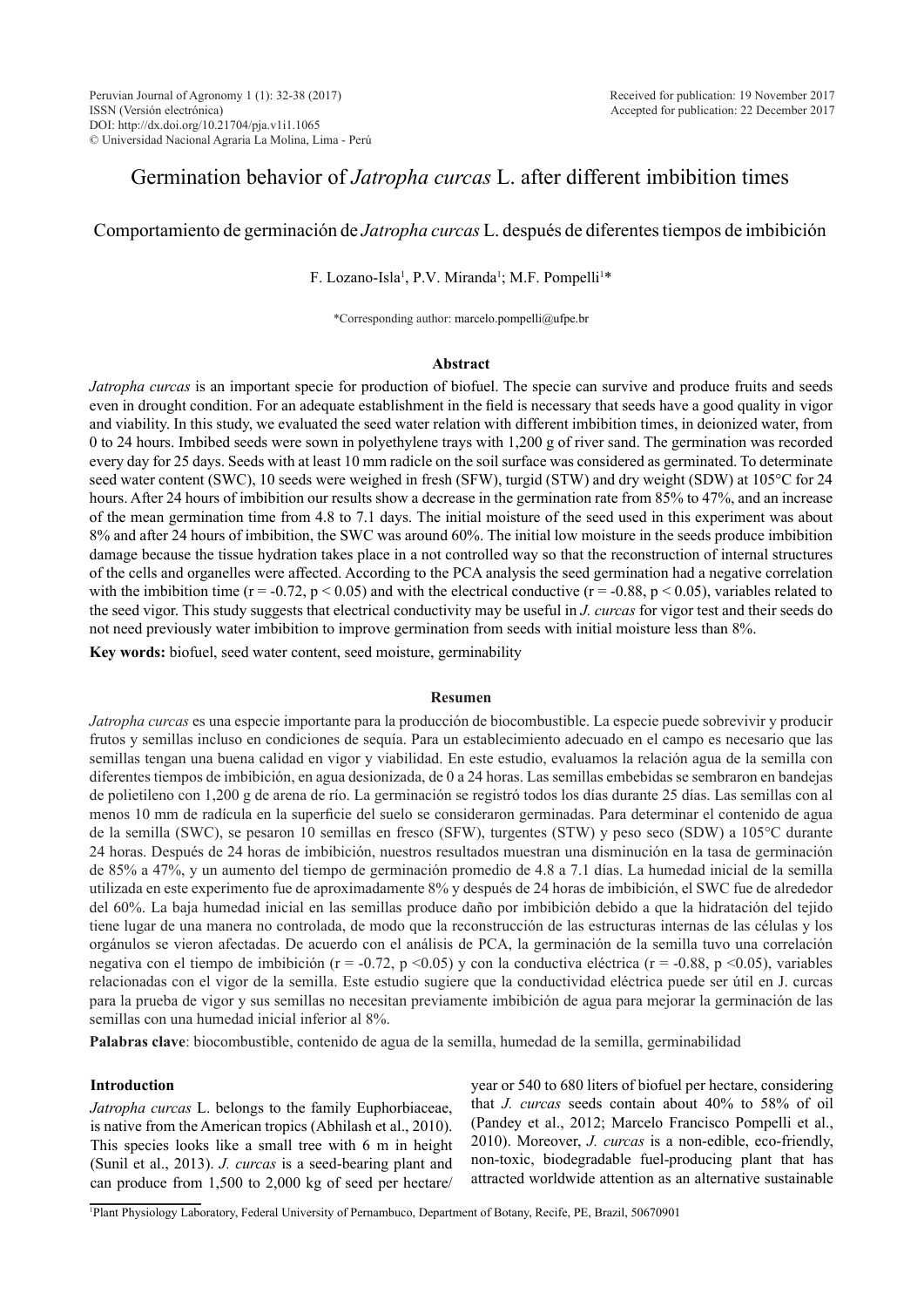energy source for the future (Dharma et al., 2017). This species can be cultivated on marginal and salt affected areas, without competing with crop food production (Elhag and Gafar, 2014). In general, more than 95% of the oil produced for biodiesel purposes comes from edible oils, like corn and soy, which can have a negative impact on food production (khan et al., 2014). Thus, *J. curcas* seeds seems as a good source of oil and it has great economic potential as an alternative biofuel (Berchmans and Hirata, 2008; Chen et al., 2008).

The seeds of *J. curcas* have a short viability period and they are more sensitive to salinity at germination (Elhag and Gafar, 2014; Moncaleano-Escandon et al., 2013). *J. curcas* is drought tolerant (Arcoverde et al., 2011; Marcelo F. Pompelli et al., 2010) and probably also has salinity tolerant (Lozano-Isla, in prep.).

Seed deterioration is a natural and irreversible process, even under ideal storage conditions (Castellión et al., 2010; Copeland and McDonald, 1999; Marcos-Filho, 1998; Moncaleano-Escandon et al., 2013). While deterioration is both irreversible and inevitable, the speed of the process can be controlled with appropriate harvesting, drying and storage techniques. There are several factors that are known to influence the progress of deterioration during seed storage. Both high temperatures and humidity during storage increase the deterioration speed of seeds (Copeland and McDonald, 1999; Pukacka et al., 2009), and decreasing either of these factors significantly increases the storage life of seeds (Castellión et al., 2010). Dry seeds suffer a variety of biochemical and metabolic changes, including lipid peroxidation, enzyme inactivation and rupture of cellular membranes (Alencar et al., 2015; Moncaleano-Escandon et al., 2013).

In another way, seed imbibition is an important process in the plant life cycle and determines whether seed germination and plant growth will be successful or not (Ribeiro et al., 2015). In arid environments, the water needed for germination is available for only short periods and consequently, successful crop establishment depends not only on rapid and uniform germination of the seed, but also on the ability of the seed to germinate under low water availability (Windauer et al., 2007). The speed and uniformity of seed germination are prominent parameters especially for field crop seeds to compete with weed seeds (Ruttanaruangboworn et al., 2017). Water uptake is the fundamental requirement for the initiation and completion of seed germination (Koornneef et al., 2002). Studies on germination and seedling establishment, which are the critical stages in the plant life cycle and in *J. curcas*, have not been conducted. Knowledge of the capacity of the species to complete this stage successfully is fundamental for crop production (Windauer et al., 2011). Considerable variation was registered in *J. curcas* for seed germination, seedling growth and biomass parameters. The small value of error or environmental variances of the seedling growth traits suggest that the majority of characters are under genetic control (Ginwal et al., 2005).

Based on these, the main objective of this study was to evaluate the behavior of *J. curcas* seeds under different imbibition time, seed water relation and aspects about germination.

## **Materials and Methods**

*Plant material—*The experiment was carried out with 2 kg of Jatropha curcas seeds its where collected in a commercial plantation from the Atlantic rain forest region (09°28'S; 35°51'W m.a.s.l.). The plantation consisted of plants that were at least 8 years of age, and the spacing between plants was 2 m  $\times$  2 m. Fruits of J. curcas were randomly collected during the rainy season from 2015. The seeds presented 72% viability and stored as recommended by Moncaleano-Escandon et al. (2013).

*Seed imbibiton test and water relation—*The seeds were distributed in 52 frasks (400 mL) with 25 seed for each replication treatment in a controlled room chamber at 25°C. For each frask, 100 ml deionized water was applied and the seeds were soaked according to the imbibition treatments (0, 2, 4, 6, 8, 10, 12, 14, 16, 18, 20, 22 and 24 hours). The pH (W3B, Bel Engineering, Italy) and electrical conductivity (CD-4306, Lutron, Taiwan) were evaluated with 20 mL of soaking solution for each imbibition treatment. For seed water content, 50 mL deionized water was applied in frasks of 100 mL and were added 10 seed previously weighted in an analytic scale, according to different imbibition time. After each treatment was take the seeds imbibition weight and putted in papers bags for oven at 105°C for 24 hours and determinate seeds dry weight. The water relation variables were calculated according the following formulas:  $SMT(\%)=1-(Sdw/Sfw)*100$  and  $SWC(\%)= (Stw-$ *Sfw*)/*Sfw*\*100. Where *SMT*(%), Seed moisture; *SWC*(%) Seed Water content; *Sdw*(*g*), Seed dry weight; *Sfw*(*g*), Seed fresh weight and *Stw*(*g*), Seed turgid weight.

*Germination test—*For each replication treatment, 25 seeds were uniformly distributed in polyethylene trays content 1000 g of river sand and covered with 200 g of the substrate. The germination experiment was carried out in greenhouse condition with average temperature of 27.5°C and 78% relative humidity. Seed germination was evaluated daily according to agronomic criteria consider germinated seed when the radicle had emerged about 10 mm above the soil surface. When no additional germination was observed in all treatments at least in five consecutive days, the germination was considered completed (Moncaleano-Escandon et al., 2013).

*Data analysis—*The experiment was carried out in a completely randomized design with 13 treatments of imbibition times (0, 2, 4, 6, 8, 10, 12, 14, 16, 18, 20, 22 and 24 hours) with four replications with seeds of J. curcas. Statistical analysis were performed in the statistical software R (R Core Team, 2017). The analysis of variance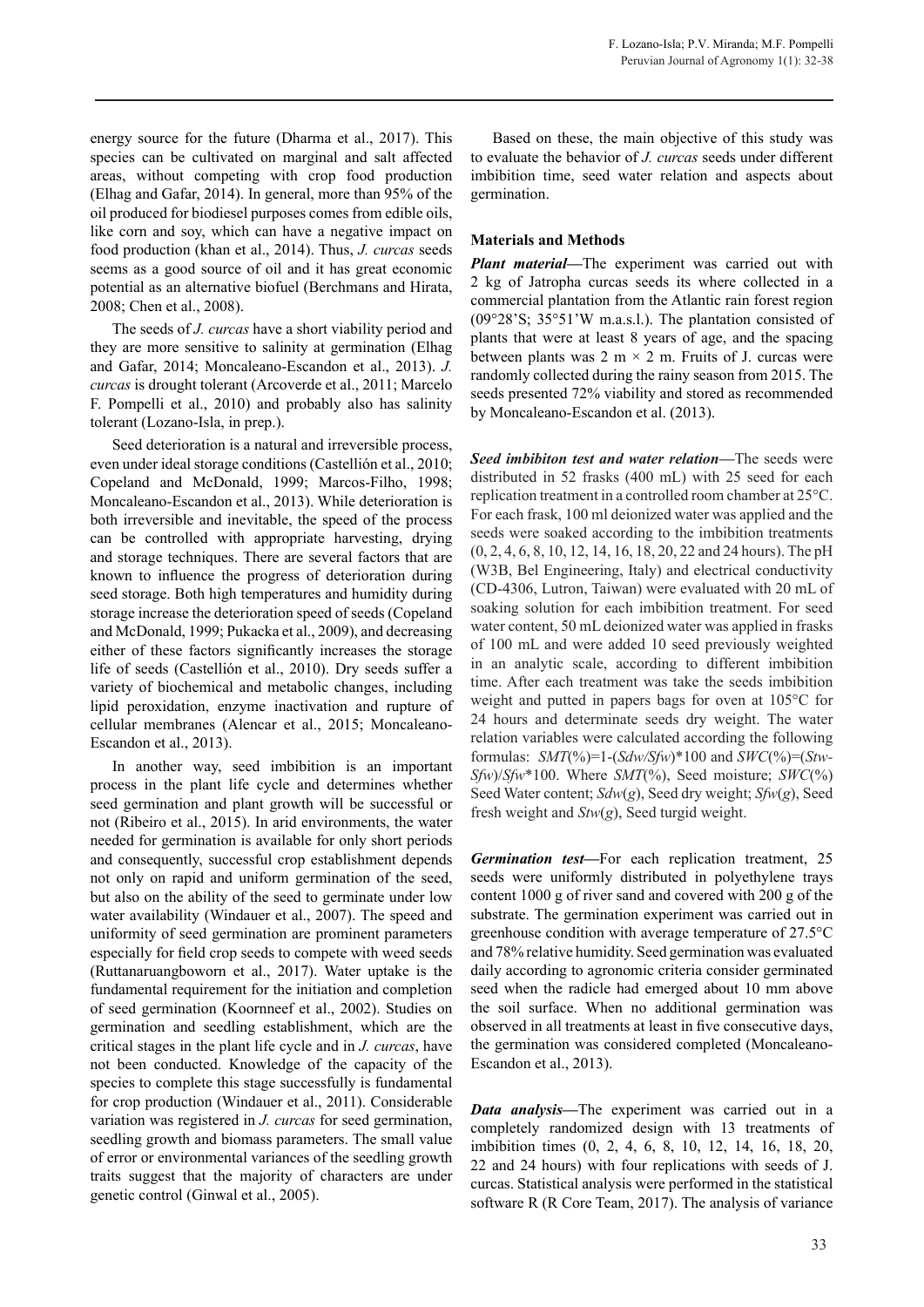Junio-setiembre 2017

(ANOVA) was performed to evaluate the differences between the factors and the comparison of the means with the Student-Newman-Keuls test (p < 0.05) (de Mendiburu, 2017). The germination variables and graphs were performed according the GerminaR R package (Lozano Isla et al., 2017). For the multivariate analysis, correlation analysis (de Mendiburu, 2017; Wei and Simko, 2017) and principal component analysis were conducted (Husson et al., 2017).

### **Results**

*Electrical conductivity and pH evaluation—*The water solution from the soaked seeds showed variation under the imbibition time for electrical conductivity (EC) and pH, Figure 1 A-B. The pH range from 7.7 to 5.1 showing difference between the different imbibition time with a reduction of the pH in the time ( $r = -0.88$ ,  $p < 0.05$ ), Figure 1 A. While the EC show an increase in relation to imbibition time ( $r = 0.80$ ,  $p < 0.05$ ) with value ranges from 0.021 to 0.69 dS m−1, Figure 1 B. According the correlation analysis exits a negative correlation between EC and pH ( $r = -0.74$ ,  $p<0.05$ ).

*Seed water relation—*The initial seed moisture (SMT) was 7.9% and after 24 hours of imbibition was 9.5%, Figure 1 C. The SMT show a strong positive correlation with the imbibition time ( $r = 0.89$ ,  $p < 0.05$ ). While the seed water content (SWC) show a fast increase reaching up to 25.7% until the first two hour of imbibition; afterwards, the SWC increases continuously to about 59.2% in 24 hours shown an increase around 6.5 times from initial values. Figure 1 D; this results is supported for a high correlation between imbibition time with the SWC ( $r = 0.93$ ,  $p \le 0.05$ ). Also exist a high correlation ( $r = 0.96$ ,  $p < 0.05$ ) between SMT and SWC.

*Seed germination analysis—*Initial germinability of 85% of the seeds of J. curcas decreases significantly after 2 hours of imbibition. After that, the range of germinability was 68% to 44% from 2 to 24 hour of imbibition (Figure 2 A), showing a strong negative correlation with imbibition time  $(r = -0.72, p < 0.05)$ . The mean germination time from seed without imbibition has a value at 4.8 day in comparison with the other treatments with values around 5.9 to 7.1 day for germination for 2 to 24 hours of imbibition (Figure 2 B). Seed germinability presented a negative strong correlation with a mean germination time ( $r = -0.88$ ,  $p < 0.05$ ). The germination synchrony did not show difference between the imbibition times (Figure 2 C). For the experiment, the maximum value for the uncertainty is 4.64 bits and the values ranged from 1.86 to 2.34 bits without difference between treatments and the results didn't show any trend with the imbibition time. While the germination synchrony show a high correlation ( $r = -0.92$ ,  $p < 0.05$ ) with the germination uncertainty.

*Multivariate analysis—*The principal component analysis according to the studied variables explain 75.03% of the variance between the first and second dimension. In the first dimension there is a high positive correlation between ELC (r = 0.97, p<0.05), SWC (r = 0.96, p<0.05), SMT  $(r = 0.91, p<0.05)$ , STW  $(r = 0.91, p<0.05)$ , IBTH  $(r =$ 0.87, p<0.05), MGT ( $r = 0.82$ , p<0.05) with a negative correlation with the GRP ( $r = -0.92$ ,  $p < 0.05$ ). While in the second dimension SFW ( $r = 0.77$ ,  $p < 0.05$ ), SDW ( $r = 0.71$ , p<0.05) present positive correlation in contrast with HPT  $(r = -0.75, p < 0.05)$  with negative correlation (Figure 3).



**Figura 1.** Response of *Jatropha curcas* seeds after different imbibition time. (A) pH; (B) Electrical conductivity; (C) Seed moisture and (D) Seed water content. The letter represent the mean difference with Student-Newman-Keuls test ( $p = 0.05$ ). Means are represent with ( $\pm$ SE). n  $= 4.$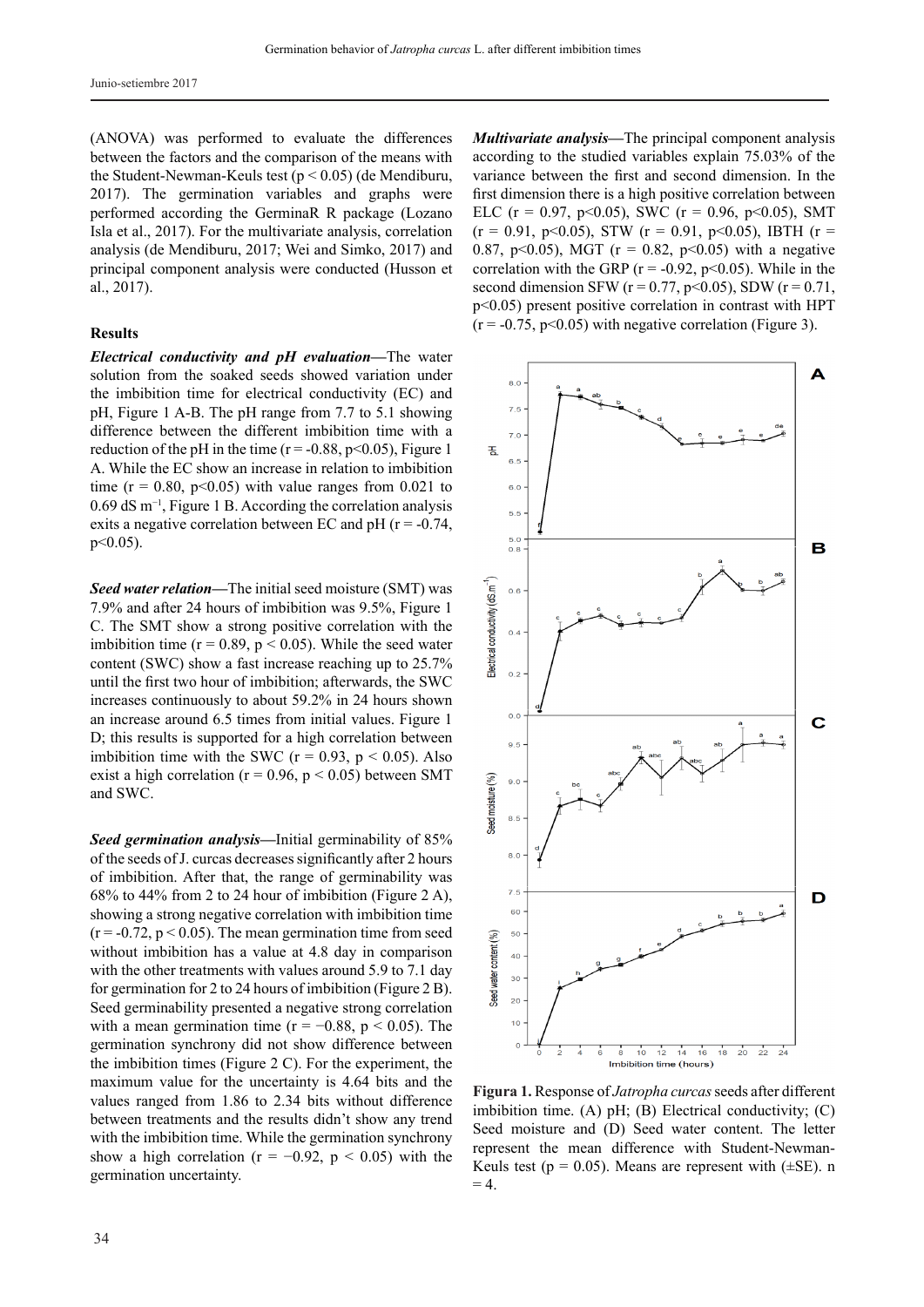

**Figure 2** Germination response in *Jatropha curcas* seeds after different imbibition times. (A) Germination (%); (B) Mean germination time (days); (C) Germination synchrony and (D) Germination uncertainty (bits). The letter represent the mean difference with Student-Newman-Keuls test ( $p =$ 0.05). Means are represent with  $(\pm SE)$ . n = 4.

# **Discussion**

The water content in seeds with impermeable seed coats has important implications for germination, because impermeable coats prevent germination until environmental conditions promote water absorption by seeds followed by germination (Kestring et al., 2009; Ribeiro et al., 2015). This study found a reduction in the seed germination of *J. curcas*, according to seed water



**Figure 3.** Principal Component Analysis from the variables in *Jatropha curcas* seeds after different imbibition times. Where: IBTH, imbibition time; GRP, germination percentage; MGT, mean germination time; SYN, germination synchrony; UNC, germination uncertainty; pH, potential of hydrogen; EC, electrical conductivity; SWC, seed water content; SMT, seed moisture; SDW, seed dry weight; SFW, seed fresh weight; STW, seed turgid weight.

imbibition. It is supposed that seeds need a small amount of water for promote the germination because the water imbibition had linearly decrease the germinability and increase its mean germination time, two parameters related to the seed vigor. This phenomena was previously reported in other species, like corn (Matthews and Hosseini, 2006), rice (Ruttanaruangboworn et al., 2017) castor oil (Ribeiro et al., 2015) and *Astrophytum* species (Sánchez-Salas et al., 2012); however, in contrast of *Mimosa bimucronata* (Kestring et al., 2009) a floodplain species, where the water uptake sharply increases the seed germination. Also, it was observed during the time line of the experiment there was an increase in EC that reflect in lost the seed germinability from seed steeping in water from 2 to 24 hours.

The seeds used in this experiment were stored in dry environments and hence had very low levels of metabolism. We argue that, during seed imbibition, they swell and metabolic activity increases. Hydration of tissue components during imbibition takes place in a not controlled way so that the reconstruction of internal structures of the cells and organelles were affected. Therefore, leakage of stored components and enzymes, coloring, cracking or absence of cotyledons, and overall damage to the hypocotyl may occur during germination (Hobbs and Obendorf, 1972; Pollock et al., 1969). The amount of the constituents of the leaked depended unequivocally on the initial water content of seeds; the lower moisture in seed at the initial water content show more leakage occurring in seeds with low water contents, below 10% in soybeans seeds (Ishida et al., 1988). This damage takes place in the early stages of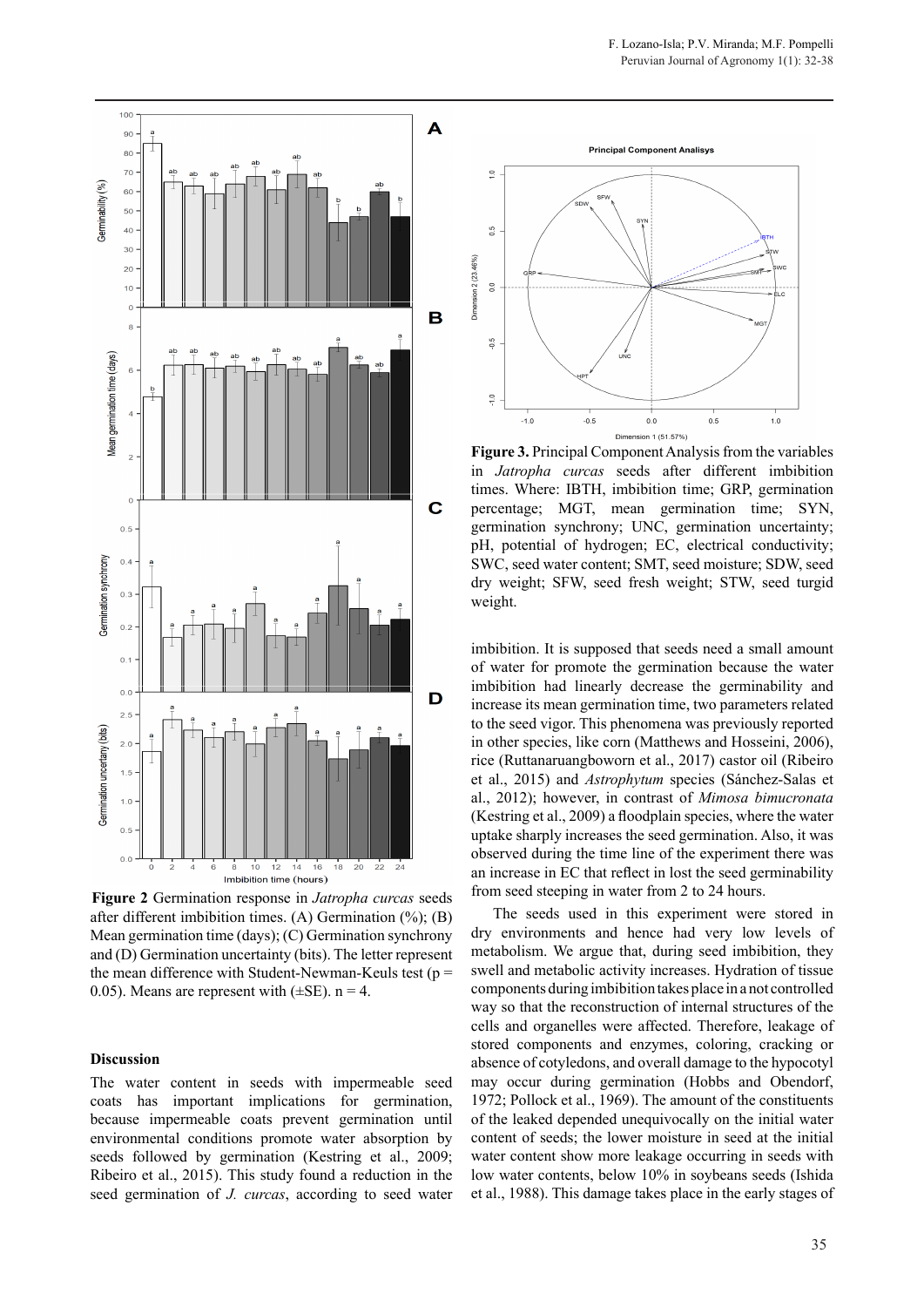imbibition (Parrish and Leopold, 1977). This indicates that membrane functions are restored, even though the activities of respiration and metabolism are restricted. Water molecules are semi-bound and mobile water necessary for metabolism is deficient for moisture contents between 12-24% (Koizumi et al., 2008). According to these, the loss of viability can be explained base on the initial seed water content of the seeds used in the experiment because they had an initial moisture around 8%, that is low value compared with the moisture at harvest that is around 18% (Marcelo Francisco Pompelli et al., 2010).

A possible explanation could be the loss of water by storage condition of the seed for the experiment. In other crops like soybean seeds, water content is usually 10 to 20% at harvest and falls further during storage, seed water contents below 10% were shown to be desirable for long period storage because seeds stop their biological activities and the stored materials are consumed at a minimum level (Windauer et al., 2007). *J. curcas* seeds after 24 hour of imbibition increases 6.5 times its initial moisture as reported in soybean seeds (Ishida et al., 1988). Dried seeds can raise their water content to a certain level, two or three times the dry weight, and this rapid increase of water is often accompanied by some deterioration of the tissues, called imbibitional damage. This damage is expressed as a reduced rate of germination and reduced yield of surviving plants (Ishida et al., 1988). It can be the reason in decrease in the germination percentage in this research. It was reported that soybean seeds with the water content below 13% suffered seriously from imbibitional damage while those above 17% did not, where respiration and metabolic activity rapidly increase with the increase of moisture content (Ishida et al., 1988; Vertucci and Leopold, 1984).

Imbibition damage results from the rapid entry of water into the cotyledons during imbibition, leading to cell death and high solute leakage from the seeds (Powell et al., 1986) and the extensive loss of cellular material and enzymes from the seeds (Duke and Kakefuda, 1981; PowellL and Matthews, 1981) indicates extensive membrane disruption. The electrical conductivity was related to seed water content and the germination for this reason EC tests has been applied to detect vigor differences in many other grain legumes and indeed some other species (Hampton and Tekrony, 1995; Moncaleano-Escandon et al., 2013). The conductivity will increase as the laboratory germination falls, in addition to the reduced ability of germination seeds to retain cell contents (Matthews and Hosseini, 2006). Reports on pea lots, the EC readings for lots have been found to relate significantly to field emergence (PowellL and Matthews, 1981; Thornton et al., 1990).

To alleviate the effects of imbibition damage as a result of the increase in the water content of seeds, a slow and controlled hydration is essential as the first step in the reactivation of metabolic processes in dry seed (Vertucci and Leopold, 1984) leading an increase in the germination and growth ability. The EC vigor test would be developed and standardized for these species (Abdullah et al., 1991;

Powell, 1986; Yaklich and Kulik, 1979). Furthermore, it was reported than the relationship between field emergence and EC turned out to be not only interesting, but useful in practical seed technology (Matthews and Powell, 2006) as present in these work for *J. curcas*.

#### **Conclusions**

The initial water content in *J. curcas* seeds should be consider at germination because it will alter seed germinability according to the imbibition time. The EC measurement could have a role such us ageing based vigor test or controlled deterioration test, by giving a measure of viability in 24 hours in place of a normal germination test that takes around 15 days or longer in *J. curcas*.

### **Acknowledgments**

The authors thanks the National Council for Scientific and Technological Development (CNPq Grants 404357/2013- 0) for financial support to the work execution. The first author thanks the Coordination of Improvement of Higher Education Personnel (CAPES) for the scholarship. The authors would also like to thanks Miriam Vieira De Albuquerque for her support during the experiment and Noellle B. Vanderlei dos Santos for her kind revisions of this manuscript.

#### **References**

- Abdullah, W.D., Powell, A.A., Matthews, S., 1991. Association of differences in seed vigour in long bean (*vigna sesquipedalis*) with testa colour and imbibition damage. The Journal of Agricultural Science 116, 259. https://doi.org/10.1017/s0021859600077662
- Abhilash, P.C., Srivastava, P., Jamil, S., Singh, N., 2010. Revisited jatropha curcas as an oil plant of multiple benefits: Critical research needs and prospects for the future. Environmental Science and Pollution Research 18, 127–131. https://doi.org/10.1007/s11356-010- 0400-5
- Alencar, N.L.M., Gadelha, C.G., Gallao, M.I., Dolder, M.A.H., Prisco, J.T., Gomes-Filho, E., 2015. Ultrastructural and biochemical changes induced by salt stress in *jatropha curcas* seeds during germination and seedling development. Functional Plant Biology 42, 865. https://doi.org/10.1071/fp15019
- Arcoverde, G.B., Rodrigues, B.M., Pompelli, M.F., Santos, M.G., 2011. Water relations and some aspects of leaf metabolism of *jatropha curcas* young plants under two water deficit levels and recovery. Brazilian Journal of Plant Physiology 23, 123–130. https://doi.org/10.1590/ s1677-04202011000200004
- Berchmans, H.J., Hirata, S., 2008. Biodiesel production from crude *jatropha curcas* l. seed oil with a high content of free fatty acids. Bioresource Technology 99, 1716– 1721. https://doi.org/10.1016/j.biortech.2007.03.051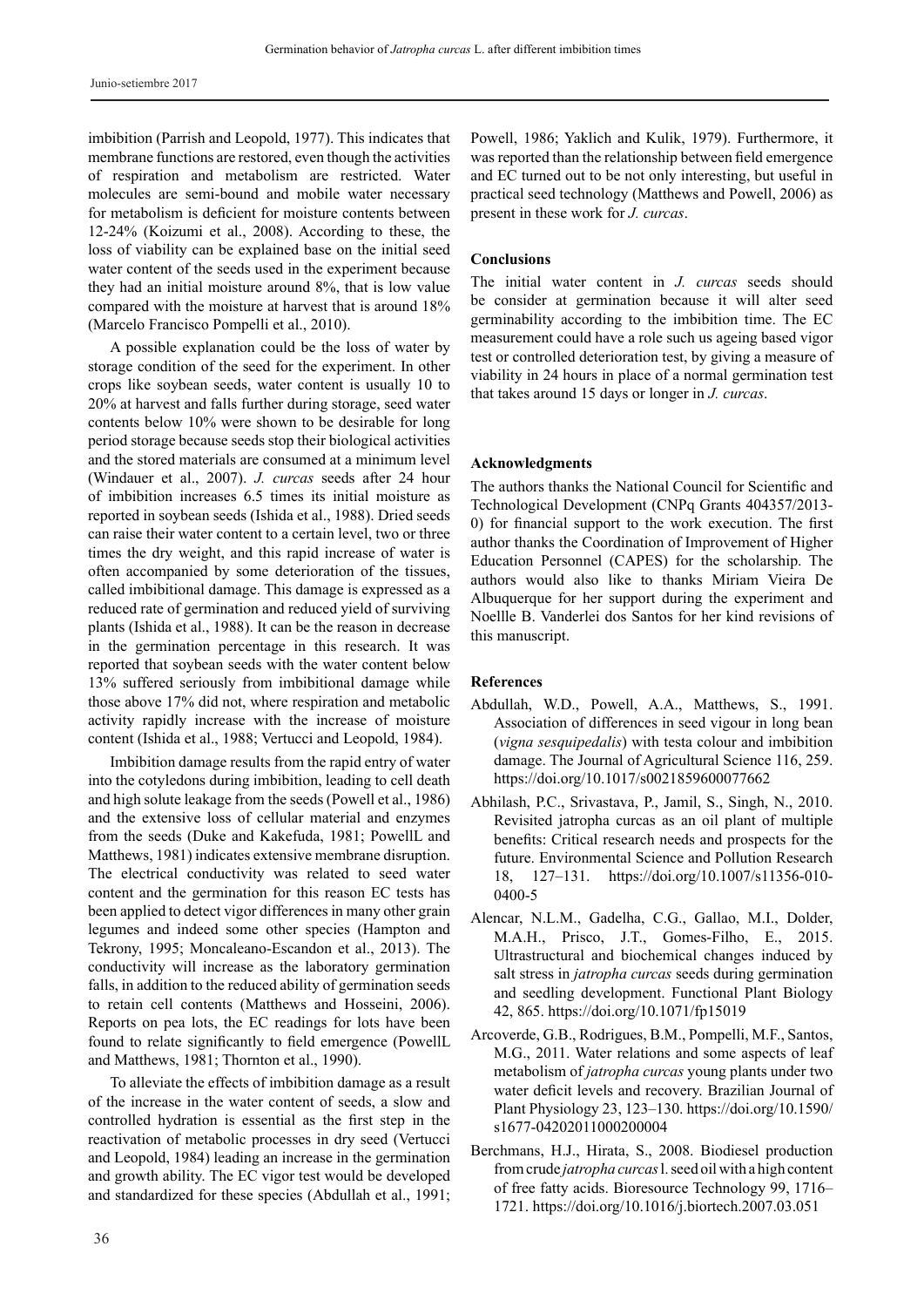- Castellión, M., Matiacevich, S., Buera, P., Maldonado, S., 2010. Protein deterioration and longevity of quinoa seeds during long-term storage. Food Chemistry 121, 952–958. https://doi.org/10.1016/j. foodchem.2010.01.025
- Chen, B., Landsman-Ross, N., Naughton, R., Olenyik, K., 2008. *Jatropha curcas* l.: Biodiesel solution or all hype. A scientific approach, economic and political analysis of the future energy crop. Chicago Univ., Energy and Energy policy, Spring 1001–1005.
- Copeland, L.O., McDonald, M.B., 1999. Seed longevity and deterioration. Springer US. https://doi. org/10.1007/978-1-4615-1783-2\_8
- de Mendiburu, F., 2017. Agricolae: Statistical procedures for agricultural research.
- Dharma, S., Hassan, M.H., Ong, H.C., Sebayang, A.H., Silitonga, A.S., Kusumo, F., Milano, J., 2017. Experimental study and prediction of the performance and exhaust emissions of mixed *jatropha curcasceiba pentandra* biodiesel blends in diesel engine using artificial neural networks. Journal of Cleaner Production 164, 618–633. https://doi.org/10.1016/j. jclepro.2017.06.065
- Duke, S.H., Kakefuda, G., 1981. Role of the testa in preventing cellular rupture during imbibition of legume seeds. PLANT PHYSIOLOGY 67, 449–456. https:// doi.org/10.1104/pp.67.3.449
- Elhag, A.Z., Gafar, M.O., 2014. Effect of sodium chloride on growth of jatropha (*jatropha curcas* l.) young transplants. Universal Journal of Plant Science 2, 19– 22.
- Ginwal, H., Phartyal, S., Rawat, P., Srivastava, R., others, 2005. Seed source variation in morphology, germination and seedling growth of *jatropha curcas* linn. in central india. Silvae genetica 54, 76–79.
- Hampton, J.G., Tekrony, D.M., 1995. Handbook of vigour test methods. The International Seed Testing Association, Zurich (Switzerland).
- Hobbs, P.R., Obendorf, R.L., 1972. Interaction of initial seed moisture and imbibitional temperature on germination and productivity of soybean. Crop Science 12, 664. https://doi.org/10.2135/cropsci1972.0011183 x001200050033x
- Husson, F., Josse, J., Le, S., Mazet, J., 2017. FactoMineR: Multivariate exploratory data analysis and data mining.
- Ishida, N., Kano, H., Kobayashi, T., Yoshida, T., 1988. Analysis of physical states of water in soybean seeds by NMR. Agricultural and Biological Chemistry 52, 2777–2781. https://doi.org/10.1271/bbb1961.52.2777
- Kestring, D., Klein, J., Menezes, L.C.C.R. de, Rossi, M.N., 2009. Imbibition phases and germination response of *mimosa bimucronata* (fabaceae: Mimosoideae) to water submersion. Aquatic Botany 91, 105–109. https://doi.org/10.1016/j.aquabot.2009.03.004

khan, T.Y., Atabani, A., Badruddin, I.A., Badarudin, A.,

Khayoon, M., Triwahyono, S., 2014. Recent scenario and technologies to utilize non-edible oils for biodiesel production. Renewable and Sustainable Energy Reviews 37, 840–851. https://doi.org/10.1016/j. rser.2014.05.064

- Koizumi, M., Kikuchi, K., Isobe, S., Ishida, N., Naito, S., Kano, H., 2008. Role of seed coat in imbibing soybean seeds observed by micro-magnetic resonance imaging. Annals of Botany 102, 343–352. https://doi. org/10.1093/aob/mcn095
- Koornneef, M., Bentsink, L., Hilhorst, H., 2002. Seed dormancy and germination. Current Opinion in Plant Biology 5, 33–36. https://doi.org/10.1016/s1369- 5266(01)00219-9
- Lozano Isla, F., Benites Alfaro, O., Pompelli, M.F., 2017. GerminaR: Germination indexes for seed germination variables for ecophysiological studies.
- Marcos-Filho, J., 1998. New approaches to seed vigor testing. Scientia Agricola 55, 27–33. https://doi. org/10.1590/s0103-90161998000500005
- Matthews, S., Hosseini, M.K., 2006. Mean germination time as an indicator of emergence performance in soil of seed lots of maize (*zea mays*). Seed Science and Technology 34, 339–347. https://doi.org/10.15258/ sst.2006.34.2.09
- Matthews, S., Powell, A., 2006. Electrical conductivity vigour test: Physiological basis and use. Seed Testing International 131, 32–35.
- Moncaleano-Escandon, J., Silva, B.C., Silva, S.R., Granja, J.A., Alves, M.C.J., Pompelli, M.F., 2013. Germination responses of *jatropha curcas* l. seeds to storage and aging. Industrial Crops and Products 44, 684–690. https://doi.org/10.1016/j.indcrop.2012.08.035
- Pandey, V.C., Singh, K., Singh, J.S., Kumar, A., Singh, B., Singh, R.P., 2012. *Jatropha curcas*: A potential biofuel plant for sustainable environmental development. Renewable and Sustainable Energy Reviews 16, 2870– 2883. https://doi.org/10.1016/j.rser.2012.02.004
- Parrish, D.J., Leopold, A.C., 1977. Transient changes during soybean imbibition. PLANT PHYSIOLOGY 59, 1111–1115. https://doi.org/10.1104/pp.59.6.1111
- Pollock, B., Roos, E., Manalo, J., 1969. Vigor of garden bean seeds and seedlings influenced by initial seed moisture, substrate oxygen, and imbibition temperature. Journal of the American Society for Horticultural Science 94, 577–584.
- Pompelli, M.F., Barata-Luís, R., Vitorino, H.S., Gonçalves, E.R., Rolim, E.V., Santos, M.G., Almeida-Cortez, J.S., Ferreira, V.M., Lemos, E.E., Endres, L., 2010. Photosynthesis, photoprotection and antioxidant activity of purging nut under drought deficit and recovery. Biomass and Bioenergy 34, 1207–1215. https://doi.org/10.1016/j.biombioe.2010.03.011
- Pompelli, M.F., Rocha Gomes Ferreira, D.T. da, Silva Cavalcante, P.G. da, Lima Salvador, T. de, Hsie, B.S.